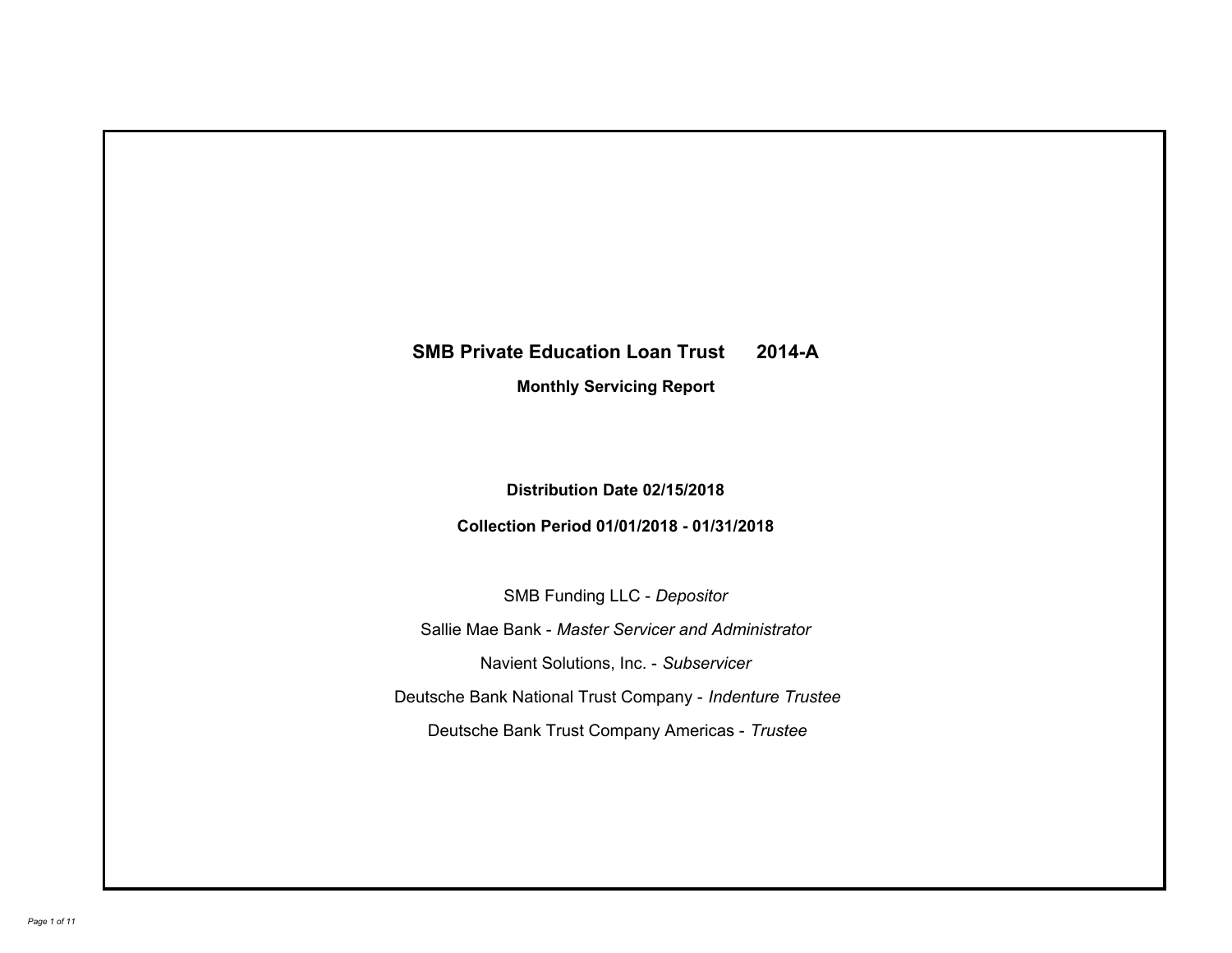| I. Deal Parameters |  |  |
|--------------------|--|--|
|                    |  |  |
|                    |  |  |

| A | <b>Student Loan Portfolio Characteristics</b> |                                                 | 08/07/2014       | 12/31/2017       | 01/31/2018       |
|---|-----------------------------------------------|-------------------------------------------------|------------------|------------------|------------------|
|   | <b>Principal Balance</b>                      |                                                 | \$361,523,983.59 | \$253,084,354.54 | \$248,741,874.67 |
|   | Interest to be Capitalized Balance            |                                                 | 17,313,307.43    | 7,008,528.68     | 7,047,237.11     |
|   | Pool Balance                                  |                                                 | \$378,837,291.02 | \$260,092,883.22 | \$255,789,111.78 |
|   | Weighted Average Coupon (WAC)                 |                                                 | 7.81%            | 8.37%            | 8.36%            |
|   | Weighted Average Remaining Term               |                                                 | 138.29           | 149.89           | 150.47           |
|   | Number of Loans                               |                                                 | 33,555           | 23,070           | 22,774           |
|   | Number of Borrowers                           |                                                 | 26,651           | 18,199           | 17,972           |
|   | Pool Factor                                   |                                                 |                  | 0.686555652      | 0.675195177      |
|   |                                               | Since Issued Total Constant Prepayment Rate (1) |                  | 7.41%            | 7.48%            |
| B | <b>Debt Securities</b>                        | <b>Cusip/Isin</b>                               | 01/16/2018       |                  | 02/15/2018       |
|   | A <sub>2</sub> A                              | 784456AB1                                       | \$47,379,096.32  |                  | \$45,718,939.63  |
|   | A <sub>2</sub> B                              | 784456AC9                                       | \$47,379,096.31  |                  | \$45,718,939.63  |
|   | A3                                            | 784456AD7                                       | \$50,000,000.00  |                  | \$50,000,000.00  |
|   | B                                             | 784456AE5                                       | \$36,000,000.00  |                  | \$36,000,000.00  |
|   | C                                             | 784456AF2                                       | \$42,000,000.00  |                  | \$42,000,000.00  |
|   |                                               |                                                 |                  |                  |                  |
| С | <b>Certificates</b>                           | <b>Cusip/Isin</b>                               | 01/16/2018       |                  | 02/15/2018       |
|   | <b>Excess Distribution</b>                    | 784456105                                       | \$100,000.00     |                  | \$100,000.00     |
|   |                                               |                                                 |                  |                  |                  |
| D | <b>Account Balances</b>                       |                                                 | 01/16/2018       |                  | 02/15/2018       |
|   | Reserve Account Balance                       |                                                 | \$958,735.00     |                  | \$958,735.00     |
|   |                                               |                                                 |                  |                  |                  |
| Е | <b>Asset / Liability</b>                      |                                                 | 01/16/2018       |                  | 02/15/2018       |
|   | Overcollateralization Percentage *            |                                                 |                  | 30.50%           | 30.63%           |
|   | Specified Overcollateralization Amount *      |                                                 | \$78,027,864.97  |                  | \$76,736,733.53  |
|   | Actual Overcollateralization Amount *         |                                                 | \$79,334,690.59  |                  | \$78,351,232.52  |

\* Based on the Rated debt securities (Class A and Class B Bonds)

(1) Since Issued Total CPR calculations found in monthly servicing reports issued on or prior to September 15, 2015 originally included loans that were removed from the pool by the sponsor because they became ineligible for the pool between the cut-off date and settlement date. On October 5, 2015, Since Issued Total CPR calculations were revised to exclude these loans and all prior monthly servicing reports were restated. For additional information, see 'Since Issued CPR Methodology' found on page 11 of this report.

C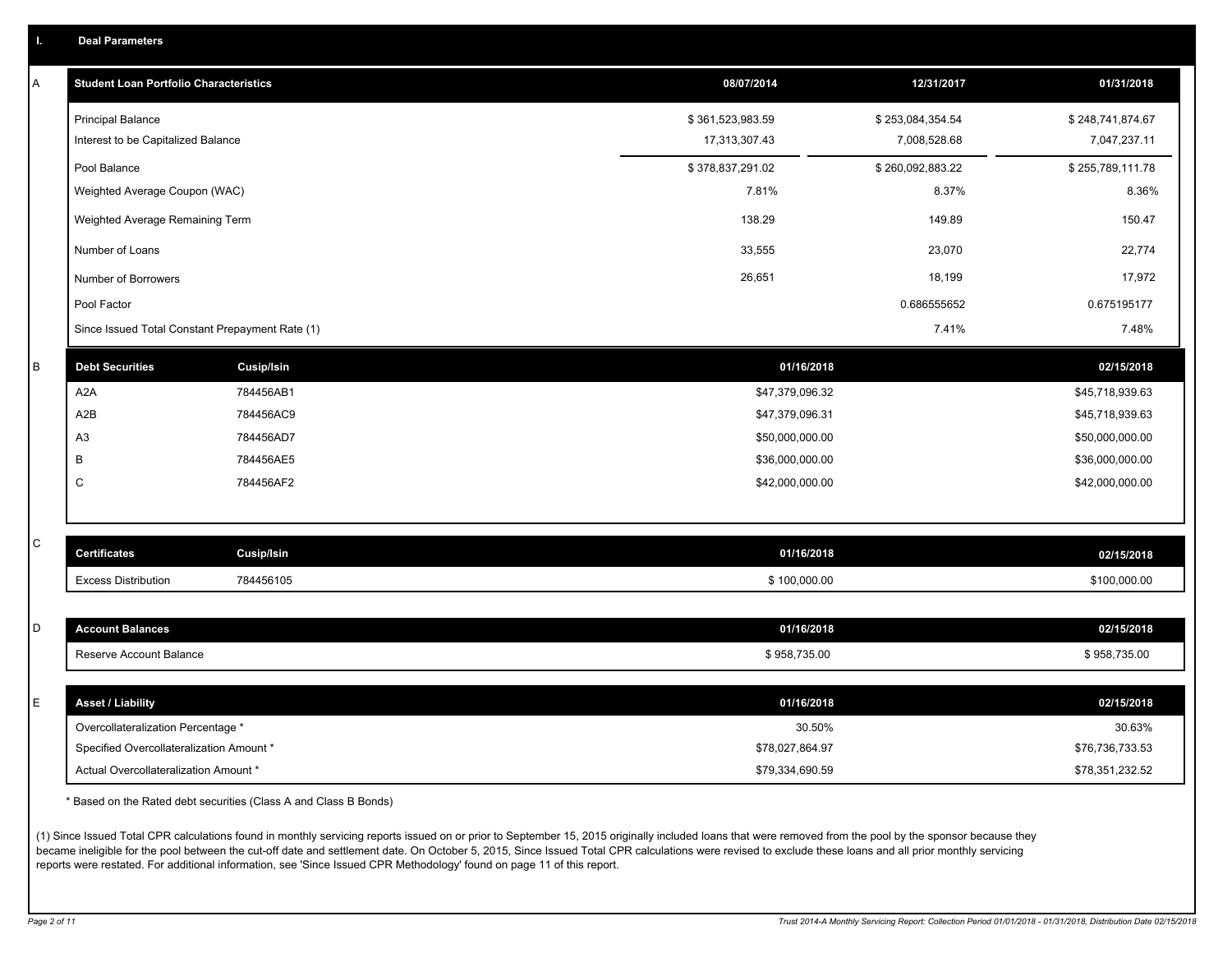## **II. 2014-A Trust Activity 01/01/2018 through 01/31/2018**

| Α           | <b>Student Loan Principal Receipts</b>                           |                |
|-------------|------------------------------------------------------------------|----------------|
|             | <b>Borrower Principal</b>                                        | 4,381,261.09   |
|             | <b>Consolidation Activity Principal</b>                          | 0.00           |
|             | Seller Principal Reimbursement                                   | 0.00           |
|             | Servicer Principal Reimbursement                                 | 0.00           |
|             | Delinquent Principal Purchases by Servicer                       | 0.00           |
|             | <b>Other Principal Deposits</b>                                  | 0.00           |
|             | <b>Total Principal Receipts</b>                                  | \$4,381,261.09 |
| В           | <b>Student Loan Interest Receipts</b>                            |                |
|             | Borrower Interest                                                | 1,328,197.86   |
|             | <b>Consolidation Activity Interest</b>                           | 0.00           |
|             | Seller Interest Reimbursement                                    | 0.00           |
|             | Servicer Interest Reimbursement                                  | (1,769.44)     |
|             | Delinquent Interest Purchases by Servicer                        | 0.00           |
|             | <b>Other Interest Deposits</b>                                   | 11,545.67      |
|             | <b>Total Interest Receipts</b>                                   | \$1,337,974.09 |
| $\mathbf C$ | <b>Recoveries on Realized Losses</b>                             | \$21,988.46    |
| D           | <b>Investment Income</b>                                         | \$6,073.67     |
| Е           | <b>Funds Borrowed from Next Collection Period</b>                | \$0.00         |
| F           | <b>Funds Repaid from Prior Collection Period</b>                 | \$0.00         |
| G           | <b>Loan Sale or Purchase Proceeds</b>                            | \$0.00         |
| н           | Initial Deposits to Collection Account                           | \$0.00         |
|             | <b>Excess Transferred from Other Accounts</b>                    | \$0.00         |
| J           | <b>Borrower Benefit Reimbursements</b>                           | \$0.00         |
| Κ           | <b>Gross Swap Receipt</b>                                        | \$0.00         |
| L           | <b>Other Deposits</b>                                            | \$0.00         |
| M           | <b>Other Fees Collected</b>                                      | \$0.00         |
| ${\sf N}$   | <b>AVAILABLE FUNDS</b>                                           | \$5,747,297.31 |
| $\circ$     | Non-Cash Principal Activity During Collection Period             | \$38,781.22    |
| P           | Aggregate Purchased Amounts by the Depositor, Servicer or Seller | \$0.00         |
| Q           | Aggregate Loan Substitutions                                     | \$0.00         |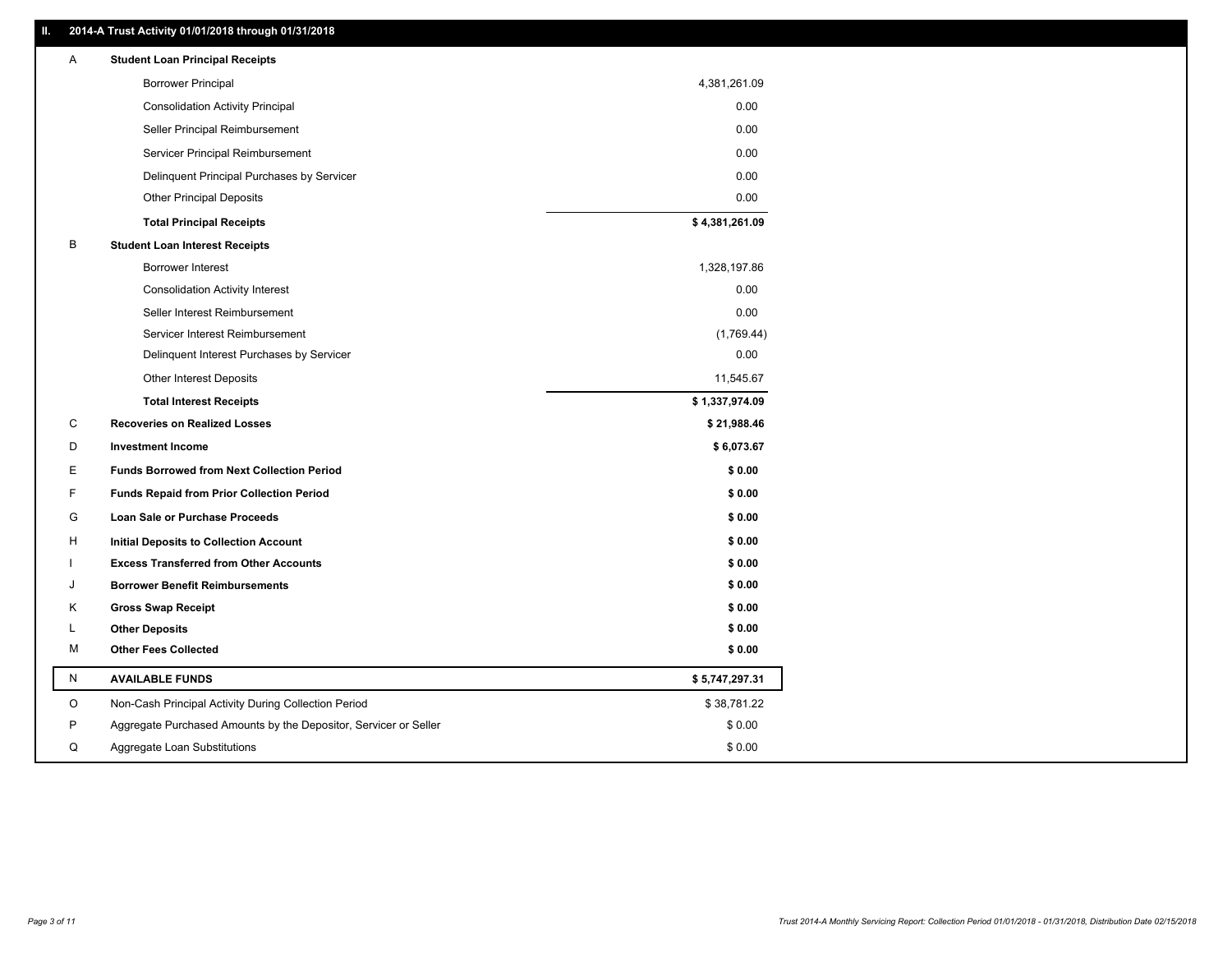#### **III. 2014-A Portfolio Characteristics**

|                   |                         |                          |         | 01/31/2018 |                  |                |                          | 12/31/2017 |           |                  |                |
|-------------------|-------------------------|--------------------------|---------|------------|------------------|----------------|--------------------------|------------|-----------|------------------|----------------|
|                   |                         | <b>Wtd Avg</b><br>Coupon | # Loans | Principal  |                  | % of Principal | <b>Wtd Avg</b><br>Coupon | # Loans    | Principal |                  | % of Principal |
| INTERIM:          | IN SCHOOL               | 9.69%                    | 686     |            | \$8,747,397.82   | 3.420%         |                          | 9.75%      | 745       | \$9,401,293.83   | 3.615%         |
|                   | GRACE                   | 9.82%                    | 279     |            | \$3,470,997.07   | 1.357%         |                          | 9.65%      | 245       | \$2,997,249.70   | 1.152%         |
|                   | <b>DEFERMENT</b>        | 9.67%                    | 1,210   |            | \$15,560,364.38  | 6.083%         |                          | 9.69%      | 1,216     | \$15,460,144.06  | 5.944%         |
| <b>REPAYMENT:</b> | <b>CURRENT</b>          | 8.08%                    | 18,935  |            | \$205,543,279.39 | 80.357%        |                          | 8.12%      | 19,333    | \$211,287,644.61 | 81.235%        |
|                   | 31-60 DAYS DELINQUENT   | 8.84%                    | 410     |            | \$5,163,379.11   | 2.019%         |                          | 8.72%      | 375       | \$5,006,601.81   | 1.925%         |
|                   | 61-90 DAYS DELINQUENT   | 9.15%                    | 201     |            | \$2,806,193.75   | 1.097%         |                          | 9.29%      | 173       | \$2,113,109.55   | 0.812%         |
|                   | 91-120 DAYS DELINQUENT  | 9.45%                    | 117     |            | \$1,455,866.62   | 0.569%         |                          | 8.71%      | 117       | \$1,683,332.76   | 0.647%         |
|                   | 121-150 DAYS DELINQUENT | 10.06%                   | 72      |            | \$899,603.77     | 0.352%         |                          | 9.59%      | 79        | \$1,101,061.93   | 0.423%         |
|                   | 151-180 DAYS DELINQUENT | 9.83%                    | 67      |            | \$889,676.49     | 0.348%         |                          | 10.15%     | 56        | \$817,515.67     | 0.314%         |
|                   | > 180 DAYS DELINQUENT   | 10.27%                   | 34      |            | \$609,757.78     | 0.238%         |                          | 10.10%     | 46        | \$639,748.55     | 0.246%         |
|                   | FORBEARANCE             | 9.19%                    | 763     |            | \$10,642,595.60  | 4.161%         |                          | 9.20%      | 685       | \$9,585,180.75   | 3.685%         |
| <b>TOTAL</b>      |                         |                          | 22,774  |            | \$255,789,111.78 | 100.00%        |                          |            | 23,070    | \$260,092,883.22 | 100.00%        |
|                   |                         |                          |         |            |                  |                |                          |            |           |                  |                |

Percentages may not total 100% due to rounding \*

\*\* Smart Option Interest Only loans and \$25 Fixed Payment loans classified as in repayment whether student borrowers are in school, in grace, in deferment or required to make full principal and interest payments on their l

\*\*\* To conform with company standard reporting these sections now include Princial and Interest Accrued to Capitalize.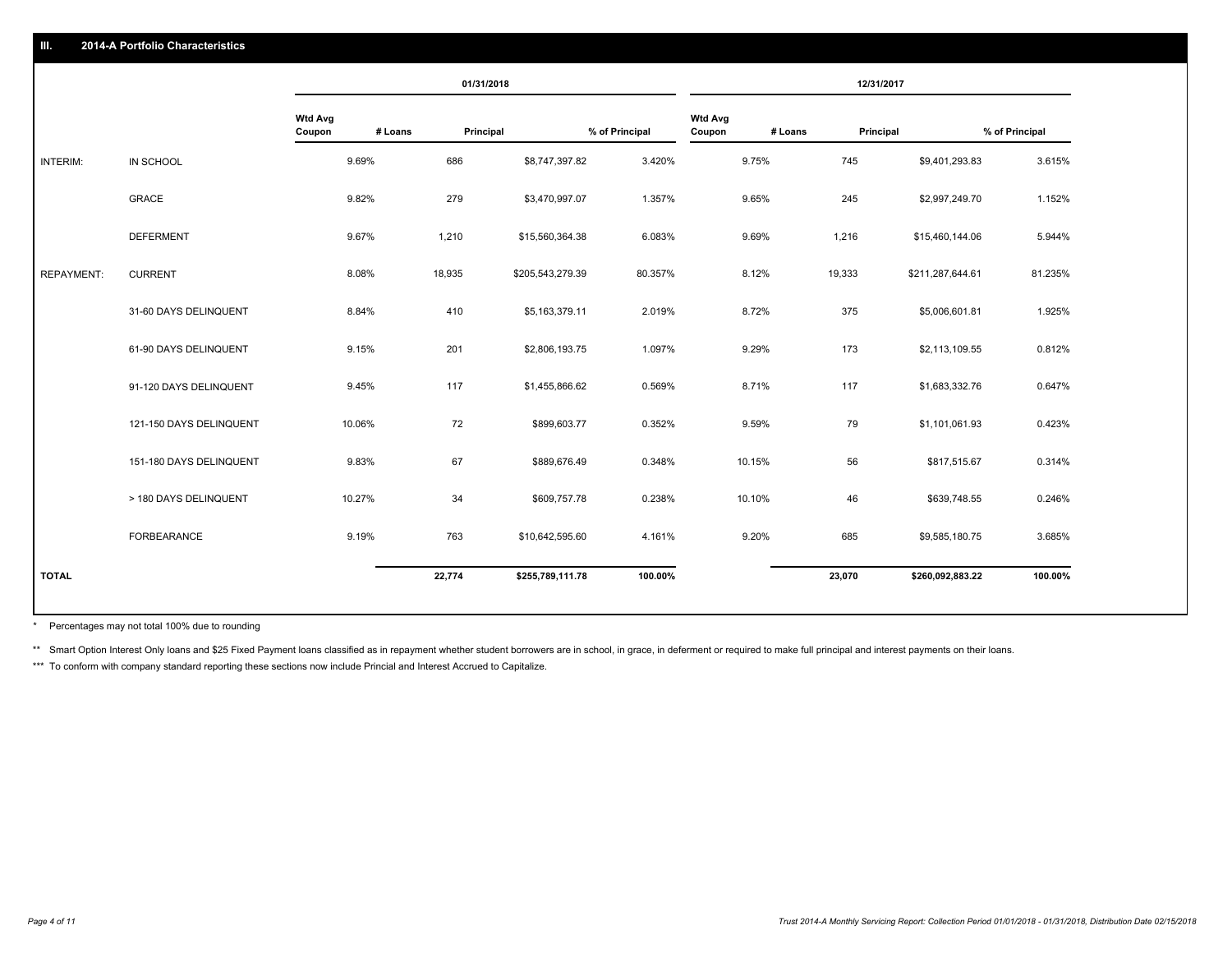|                                                         | 1/31/2018        | 12/31/2017       |
|---------------------------------------------------------|------------------|------------------|
| Pool Balance                                            | \$255,789,111.78 | \$260,092,883.22 |
| Total # Loans                                           | 22,774           | 23,070           |
| Total # Borrowers                                       | 17,972           | 18,199           |
| <b>Weighted Average Coupon</b>                          | 8.36%            | 8.37%            |
| Weighted Average Remaining Term                         | 150.47           | 149.89           |
| Percent of Pool - Cosigned                              | 93.8%            | 93.7%            |
| Percent of Pool - Non Cosigned                          | 6.2%             | 6.3%             |
| Borrower Interest Accrued for Period                    | \$1,770,576.28   | \$1,765,082.83   |
| <b>Outstanding Borrower Interest Accrued</b>            | \$8,721,820.63   | \$8,665,939.28   |
| Gross Principal Realized Loss - Periodic *              | \$311,336.26     | \$297,619.11     |
| Gross Principal Realized Loss - Cumulative *            | \$8,646,430.67   | \$8,335,094.41   |
| Delinguent Principal Purchased by Servicer - Periodic   | \$0.00           | \$0.00           |
| Delinquent Principal Purchased by Servicer - Cumulative | \$0.00           | \$0.00           |
| Recoveries on Realized Losses - Periodic                | \$21,988.46      | \$15,856.69      |
| Recoveries on Realized Losses - Cumulative              | \$498,726.36     | \$476,737.90     |
| Net Losses - Periodic                                   | \$289,347.80     | \$281,762.42     |
| Net Losses - Cumulative                                 | \$8,147,704.31   | \$7,858,356.51   |
| <b>Cumulative Gross Defaults</b>                        | \$8,646,430.67   | \$8,335,094.41   |
| Change in Gross Defaults                                | \$311,336.26     | \$297,619.11     |
| Non-Cash Principal Activity - Capitalized Interest      | \$350,168.85     | \$778,935.09     |
| Since Issued Total Constant Prepayment Rate (CPR) (1)   | 7.48%            | 7.41%            |
| Loan Substitutions                                      | \$0.00           | \$0.00           |
| <b>Cumulative Loan Substitutions</b>                    | \$0.00           | \$0.00           |
| <b>Unpaid Master Servicing Fees</b>                     | \$0.00           | \$0.00           |
| <b>Unpaid Sub-Servicing Fees</b>                        | \$0.00           | \$0.00           |
| <b>Unpaid Administration Fees</b>                       | \$0.00           | \$0.00           |
| <b>Unpaid Carryover Master Servicing Fees</b>           | \$0.00           | \$0.00           |
| <b>Unpaid Carryover Sub-Servicing Fees</b>              | \$0.00           | \$0.00           |
| Note Interest Shortfall                                 | \$0.00           | \$0.00           |

\* In accordance with the Sub-Servicer's current policies and procedures, after September 1, 2017 loans subject to bankruptcy claims generally will not be reported as a charged-off unless and until they are delinquent for 2

(1) Since Issued Total CPR calculations found in monthly servicing reports issued on or prior to September 15, 2015 originally included loans that were removed from the pool by the sponsor because they became ineligible fo between the cut-off date and settlement date. On October 5, 2015, Since Issued Total CPR calculations were revised to exclude these loans and all prior monthly servicing reports were restated. For additional information, s CPR Methodology' found on page 11 of this report.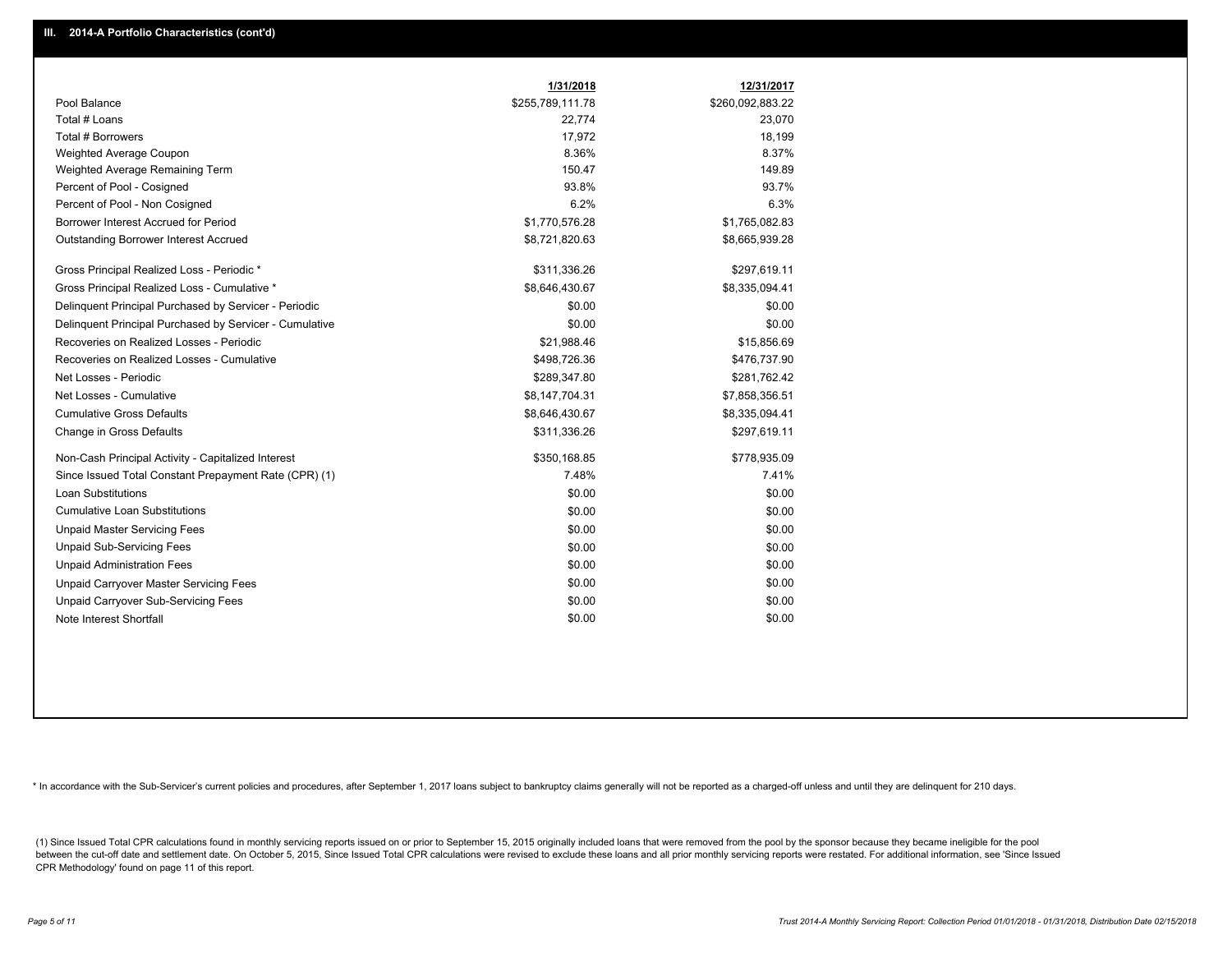### **IV. 2014-A Portfolio Statistics by Loan Program**

|                                                                                                                    | Weighted<br><b>Average Coupon</b> | # LOANS | \$ AMOUNT        | $%$ *    |
|--------------------------------------------------------------------------------------------------------------------|-----------------------------------|---------|------------------|----------|
| - Smart Option Deferred Loans                                                                                      | 8.67%                             | 10,768  | \$119,883,209.28 | 46.868%  |
| - Smart Option Fixed Pay Loans                                                                                     | 8.38%                             | 6,635   | \$89,590,519.57  | 35.025%  |
| - Smart Option Interest-Only Loans                                                                                 | 7.50%                             | 5,371   | \$46,315,382.93  | 18.107%  |
| - Other Loan Programs                                                                                              | 0.00%                             | 0.00    | \$0.00           | 0.000%   |
| Total                                                                                                              | 8.36%                             | 22,774  | \$255,789,111.78 | 100.000% |
| Prime Indexed Loans -- Monthly Reset Adjustable                                                                    |                                   |         | \$0.00           |          |
| Prime Indexed Loans -- Monthly Reset Non-Adjustable                                                                |                                   |         | \$0.00           |          |
| Prime Indexed Loans -- Quarterly Reset Adjustable                                                                  |                                   |         | \$0.00           |          |
| Prime Indexed Loans -- Quarterly Reset Non-Adjustable                                                              |                                   |         | \$0.00           |          |
| Prime Indexed Loans -- Annual Reset                                                                                |                                   |         | \$0.00           |          |
| T-Bill Indexed Loans                                                                                               |                                   |         | \$0.00           |          |
| <b>Fixed Rate Loans</b>                                                                                            |                                   |         | \$34,600,686.16  |          |
| <b>LIBOR Indexed Loans</b>                                                                                         |                                   |         | \$221,188,425.62 |          |
|                                                                                                                    |                                   |         |                  |          |
| * Note: Percentages may not total 100% due to rounding                                                             |                                   |         |                  |          |
| To conform with company standard reporting these sections now include Princial and Interest Accrued to Capitalize. |                                   |         |                  |          |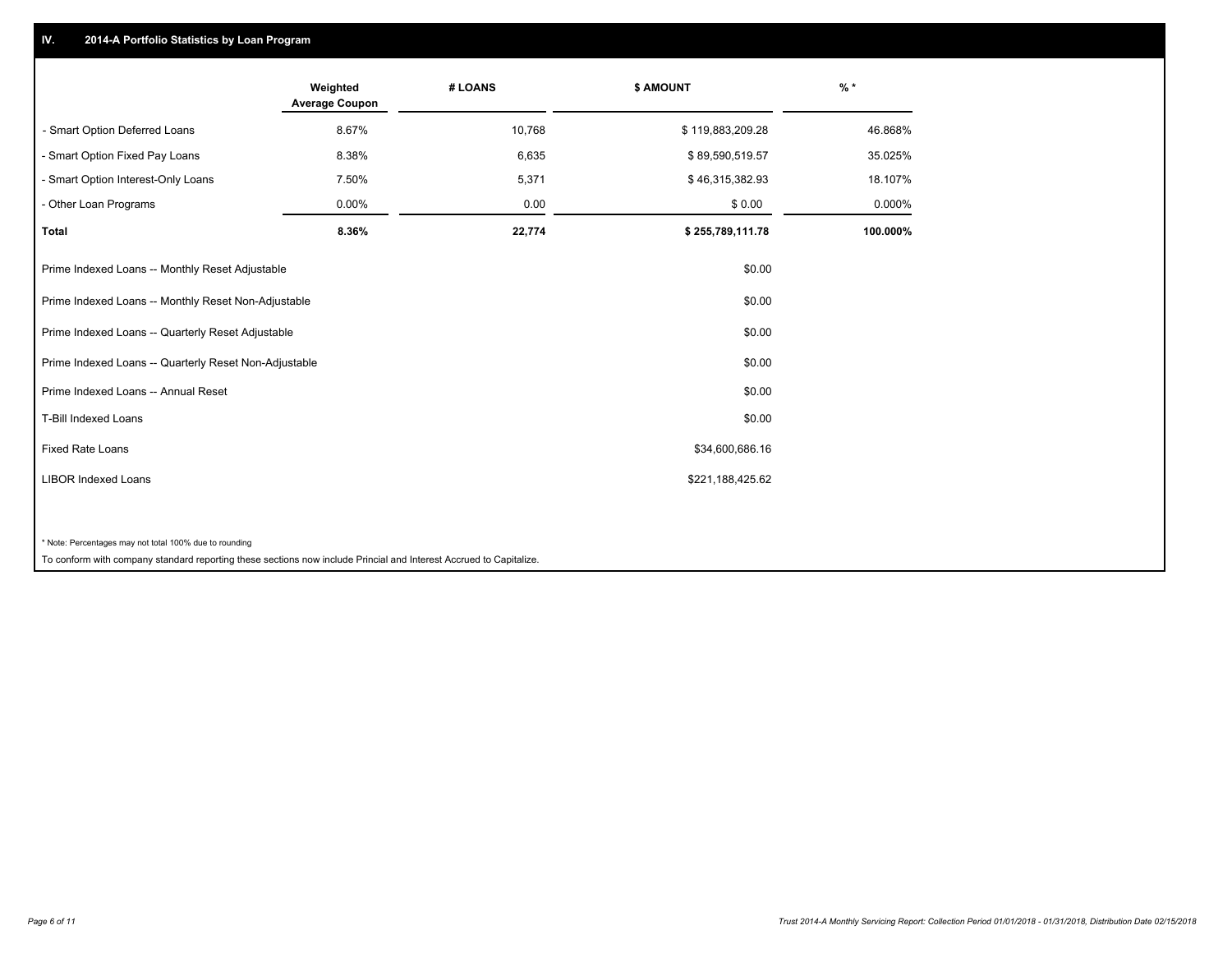| V. |       | 2014-A Reserve Account and Principal Distribution Calculations                                                                                                                                                        |                  |  |
|----|-------|-----------------------------------------------------------------------------------------------------------------------------------------------------------------------------------------------------------------------|------------------|--|
| А. |       | <b>Reserve Account</b>                                                                                                                                                                                                |                  |  |
|    |       | Specified Reserve Account Balance                                                                                                                                                                                     | \$958,735.00     |  |
|    |       | Actual Reserve Account Balance                                                                                                                                                                                        | \$958,735.00     |  |
| В. |       | <b>Principal Distribution Amount</b>                                                                                                                                                                                  |                  |  |
|    |       | Class A Notes Outstanding                                                                                                                                                                                             | \$144,758,192.63 |  |
|    | ii.   | Pool Balance                                                                                                                                                                                                          | \$255,789,111.78 |  |
|    | iii.  | First Priority Principal Distribution Amount (i - ii)                                                                                                                                                                 | \$0.00           |  |
|    |       |                                                                                                                                                                                                                       |                  |  |
|    | iv.   | Class A and B Notes Outstanding                                                                                                                                                                                       | \$180,758,192.63 |  |
|    | v.    | First Priority Principal Distribution Amount                                                                                                                                                                          | \$0.00           |  |
|    | vi.   | Pool Balance                                                                                                                                                                                                          | \$255,789,111.78 |  |
|    | vii.  | Specified Overcollateralization Amount                                                                                                                                                                                | \$76,736,733.53  |  |
|    | viii. | Regular Principal Distribution Amount (iv - v) - (vi - vii)                                                                                                                                                           | \$1,705,814.38   |  |
|    |       |                                                                                                                                                                                                                       |                  |  |
|    | ix.   | <b>Notes Outstanding</b>                                                                                                                                                                                              | \$222,758,192.63 |  |
|    | Х.    | First Priority Principal Distribution Amount                                                                                                                                                                          | \$0.00           |  |
|    | xi.   | Regular Principal Distribution Amount                                                                                                                                                                                 | \$1,705,814.38   |  |
|    | xii.  | Available Funds (after payment of waterfall items A through J) *                                                                                                                                                      | \$3,228,997.97   |  |
|    | xiii. | Additional Principal Distribution Amount (min(ix - x - xi, xiii))                                                                                                                                                     | \$1,614,498.99   |  |
|    |       | * Represents 50% of value if the principal balance of the notes is greater than 10% of initial principal balance of the notes or the Class A and Class B note are reduced to 0, otherwise the full<br>value is shown. |                  |  |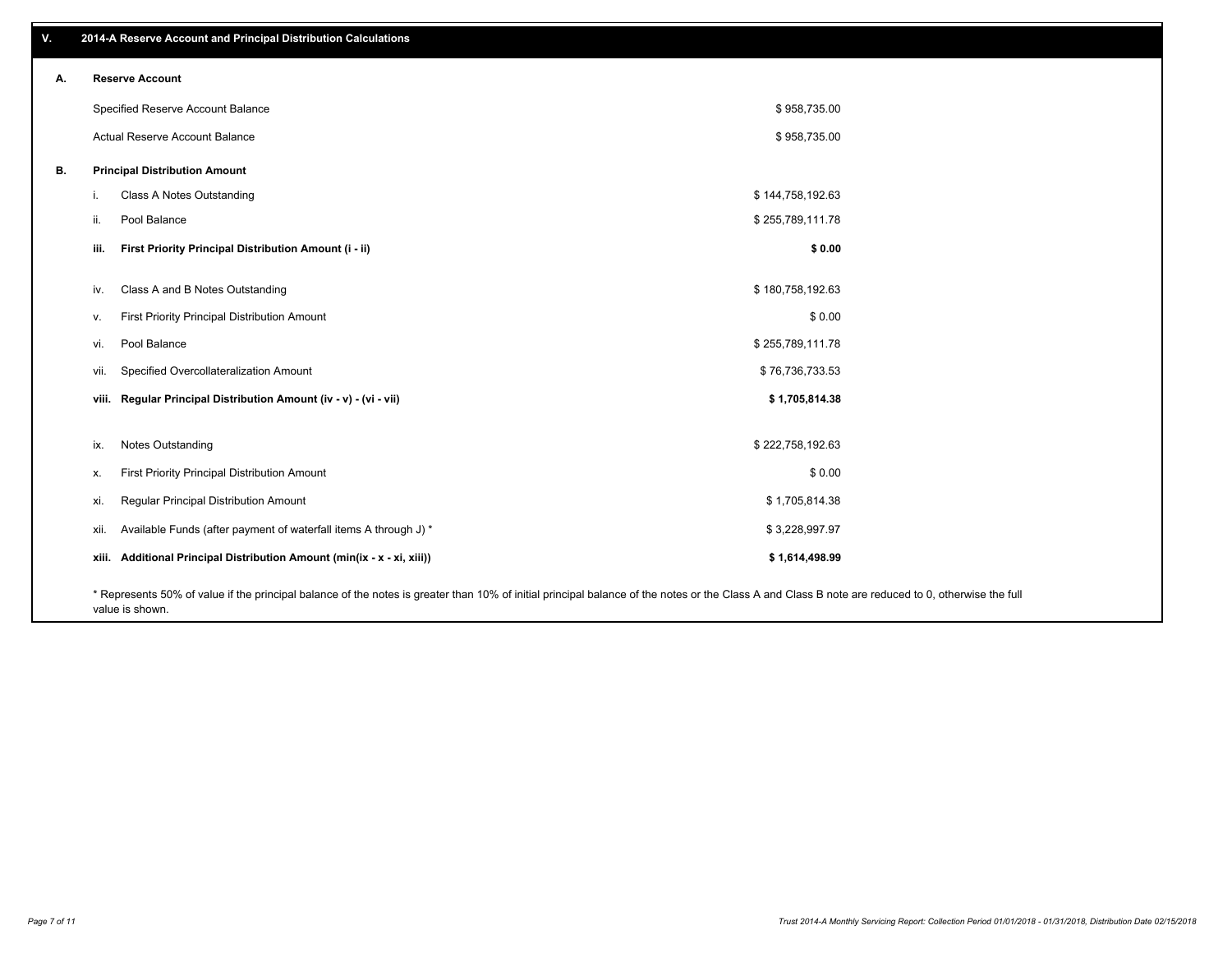|              |                                                                                  | Paid             | <b>Funds Balance</b> |
|--------------|----------------------------------------------------------------------------------|------------------|----------------------|
|              | <b>Total Available Funds</b>                                                     |                  | \$5,747,297.31       |
| A            | <b>Trustee Fees</b>                                                              | \$0.00           | \$5,747,297.31       |
| В            | i. Master Servicing Fees                                                         | \$10,613.57      | \$5,736,683.74       |
|              | ii. Sub-Servicing Fees                                                           | \$162,829.36     | \$5,573,854.38       |
| C            | i. Administration Fees                                                           | \$6,667.00       | \$5,567,187.38       |
|              | ii. Unreimbursed Administrator Advances plus any Unpaid                          | \$0.00           | \$5,567,187.38       |
| D            | Class A Noteholders Interest Distribution Amount                                 | \$354,875.03     | \$5,212,312.35       |
| Е            | <b>First Priority Principal Payment</b>                                          | \$0.00           | \$5,212,312.35       |
| F            | Class B Noteholders Interest Distribution Amount                                 | \$120,000.00     | \$5,092,312.35       |
| G            | Class C Noteholders Interest Distribution Amount                                 | \$157,500.00     | \$4,934,812.35       |
| H            | <b>Reinstatement Reserve Account</b>                                             | \$0.00           | \$4,934,812.35       |
| $\mathbf{I}$ | Regular Principal Distribution                                                   | \$1,705,814.38   | \$3,228,997.97       |
| J            | i. Carryover Master Servicing Fees                                               | \$0.00           | \$3,228,997.97       |
|              | ii. Carryover Sub-servicing Fees                                                 | \$0.00           | \$3,228,997.97       |
| Κ            | Additional Principal Distribution Amount                                         | \$1,614,498.99   | \$1,614,498.98       |
| L            | Unpaid Expenses of Trustee                                                       | \$0.00           | \$1,614,498.98       |
| M            | Unpaid Expenses of Administrator                                                 | \$0.00           | \$1,614,498.98       |
| N            | Remaining Funds to the Excess Distribution Certificateholder                     | \$1,614,498.98   | \$0.00               |
|              |                                                                                  |                  |                      |
|              | <b>Waterfall Conditions</b>                                                      |                  |                      |
|              | <b>Class C Noteholders' Interest Distribution Condition</b>                      |                  |                      |
| i.           | Pool Balance                                                                     | \$255,789,111.78 |                      |
| ii.          | Class A and B Notes Outstanding                                                  | \$180,758,192.63 |                      |
| iii.         | Class C Noteholders' Interest Distribution Ratio (i / ii)                        | 141.51%          |                      |
| iv.          | Minimum Ratio                                                                    | 110.00%          |                      |
| ٧.           | Is the Class C Noteholders' Interest Distribution Condition Satisfied (iii > iv) | Y                |                      |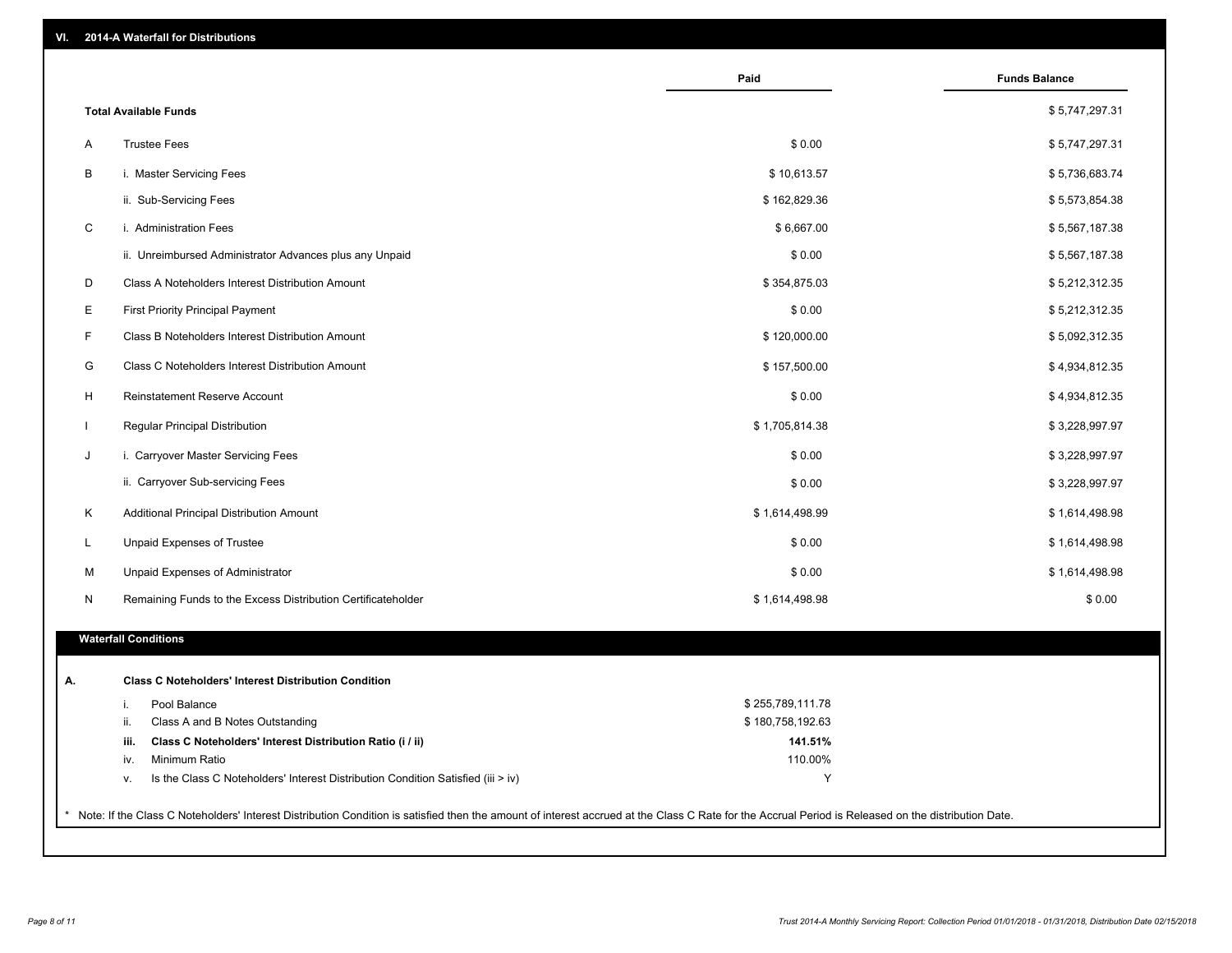| <b>Distribution Amounts</b>                                |                         |                         |                         |
|------------------------------------------------------------|-------------------------|-------------------------|-------------------------|
|                                                            | A <sub>2</sub> A        | A <sub>2</sub> B        | A <sub>3</sub>          |
| Cusip/Isin                                                 | 784456AB1               | 784456AC9               | 784456AD7               |
| <b>Beginning Balance</b>                                   | \$47,379,096.32         | \$47,379,096.31         | \$50,000,000.00         |
| Index                                                      | <b>FIXED</b>            | <b>LIBOR</b>            | <b>LIBOR</b>            |
| Spread/Fixed Rate                                          | 3.05%                   | 1.15%                   | 1.50%                   |
| Record Date (Days Prior to Distribution)                   | 1 NEW YORK BUSINESS DAY | 1 NEW YORK BUSINESS DAY | 1 NEW YORK BUSINESS DAY |
| <b>Accrual Period Begin</b>                                | 1/15/2018               | 1/16/2018               | 1/16/2018               |
| <b>Accrual Period End</b>                                  | 2/15/2018               | 2/15/2018               | 2/15/2018               |
| Daycount Fraction                                          | 0.08333333              | 0.08333333              | 0.08333333              |
| Interest Rate*                                             | 3.05000%                | 2.70945%                | 3.05945%                |
| <b>Accrued Interest Factor</b>                             | 0.002541667             | 0.002257875             | 0.002549542             |
| <b>Current Interest Due</b>                                | \$120,421.87            | \$106,976.08            | \$127,477.08            |
| Interest Shortfall from Prior Period Plus Accrued Interest | $\frac{2}{3}$ -         | $\mathsf{\$}$ -         | $\mathsf{\$}$ -         |
| <b>Total Interest Due</b>                                  | \$120,421.87            | \$106,976.08            | \$127,477.08            |
| <b>Interest Paid</b>                                       | \$120,421.87            | \$106,976.08            | \$127,477.08            |
| <b>Interest Shortfall</b>                                  | $\mathsf{\$}$ -         | $S -$                   | $\mathsf{\$}$ -         |
| <b>Principal Paid</b>                                      | \$1,660,156.69          | \$1,660,156.68          | $\mathsf{\$}$ -         |
| <b>Ending Principal Balance</b>                            | \$45,718,939.63         | \$45,718,939.63         | \$50,000,000.00         |
| Paydown Factor                                             | 0.024414069             | 0.024414069             | 0.000000000             |
| <b>Ending Balance Factor</b>                               | 0.672337348             | 0.672337348             | 1.000000000             |

\* Pay rates for Current Distribution. For the interest rates applicable to the next distribution date, please see https://www.salliemae.com/about/investors/data/SMBabrate.txt.

**VII. 2014-A Distributions**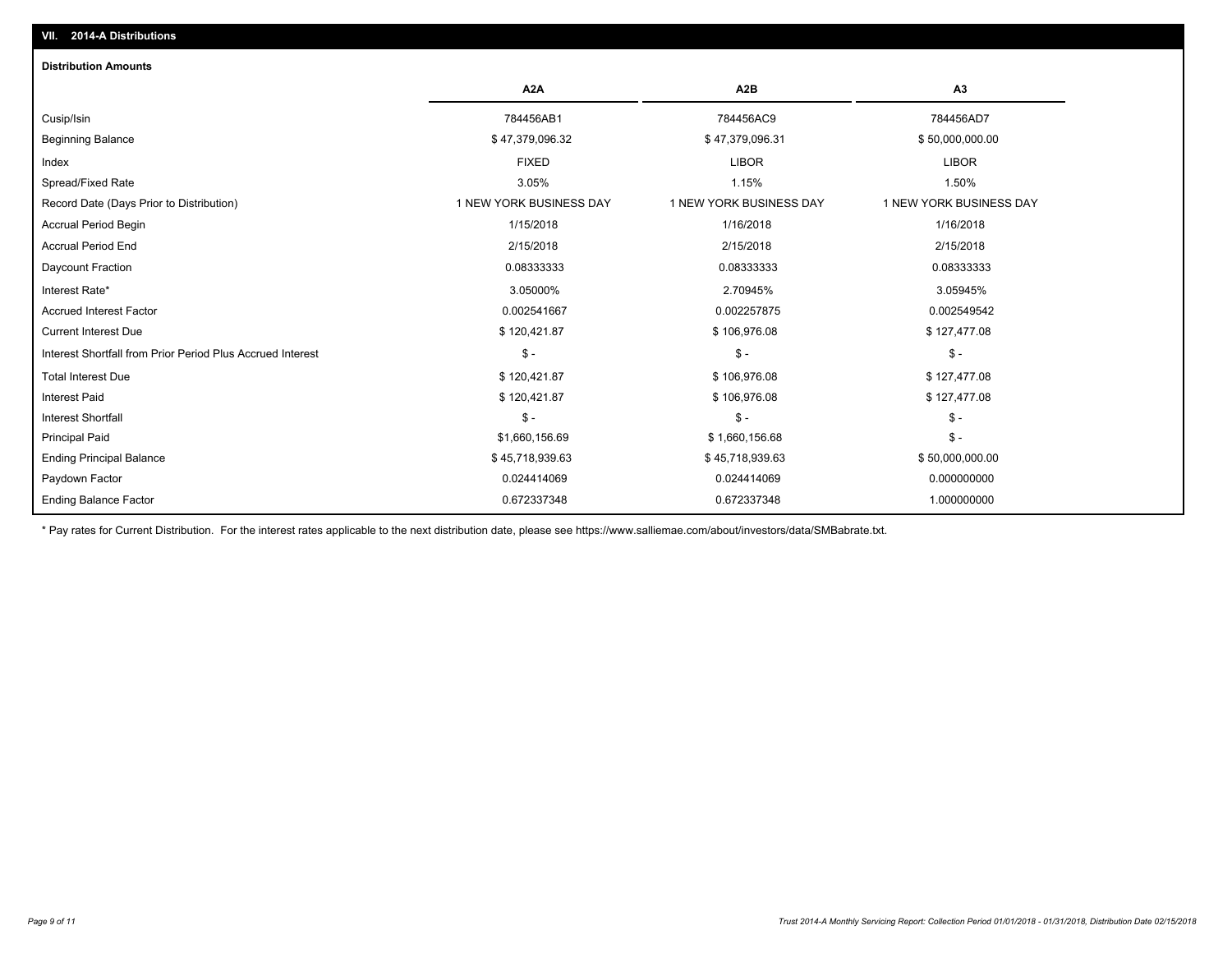| VII. ZVITA DISTINUTIONS                                    |                         |                         |
|------------------------------------------------------------|-------------------------|-------------------------|
| <b>Distribution Amounts</b>                                |                         |                         |
|                                                            | в                       | c                       |
| Cusip/Isin                                                 | 784456AE5               | 784456AF2               |
| <b>Beginning Balance</b>                                   | \$36,000,000.00         | \$42,000,000.00         |
| Index                                                      | <b>FIXED</b>            | <b>FIXED</b>            |
| Spread/Fixed Rate                                          | 4.00%                   | 4.50%                   |
| Record Date (Days Prior to Distribution)                   | 1 NEW YORK BUSINESS DAY | 1 NEW YORK BUSINESS DAY |
| <b>Accrual Period Begin</b>                                | 1/15/2018               | 1/15/2018               |
| <b>Accrual Period End</b>                                  | 2/15/2018               | 2/15/2018               |
| Daycount Fraction                                          | 0.08333333              | 0.08333333              |
| Interest Rate*                                             | 4.00000%                | 4.50000%                |
| Accrued Interest Factor                                    | 0.003333333             | 0.003750000             |
| <b>Current Interest Due</b>                                | \$120,000.00            | \$157,500.00            |
| Interest Shortfall from Prior Period Plus Accrued Interest | $S -$                   | $\mathcal{S}$ -         |
| <b>Total Interest Due</b>                                  | \$120,000.00            | \$157,500.00            |
| <b>Interest Paid</b>                                       | \$120,000.00            | \$157,500.00            |
| <b>Interest Shortfall</b>                                  | $\mathsf{\$}$ -         | $\mathcal{S}$ -         |
| Principal Paid                                             | $\mathsf{\$}$ -         | $\mathsf{\$}$ -         |
| <b>Ending Principal Balance</b>                            | \$36,000,000.00         | \$42,000,000.00         |
| Paydown Factor                                             | 0.000000000             | 0.000000000             |
| <b>Ending Balance Factor</b>                               | 1.000000000             | 1.000000000             |
|                                                            |                         |                         |

\* Pay rates for Current Distribution. For the interest rates applicable to the next distribution date, please see https://www.salliemae.com/about/investors/data/SMBabrate.txt.

**VII. 2014-A Distributions**